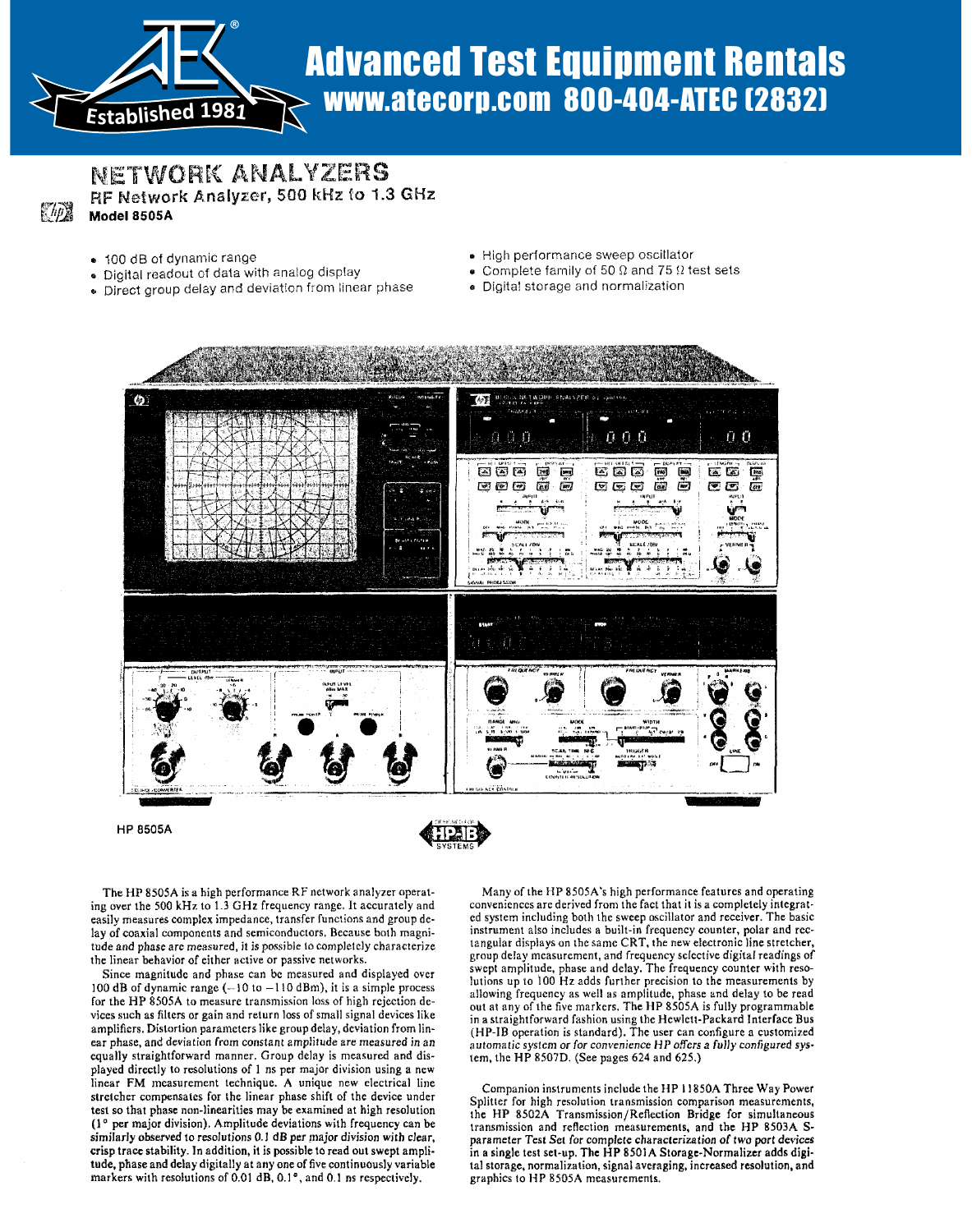## HP 8505A Specifications

#### Source

#### Frequency Characteristics

Frequency range: 500 kHz to 1.3 GHz in three ranges, 500 kHz to <sup>13</sup> MHz, <sup>500</sup> kHz to <sup>130</sup> MHz and <sup>500</sup> kHz to <sup>1</sup> .3 GHz. Swept frequency accuracy:  $\pm 1\%$  of range for linear sweep.<br>CW frequency accuracy:  $\pm 2$  counts  $\pm 1$  me-base accuracy. Frequency stability: better than  $\pm 0.01\%$  of reading  $\pm 0.01\%$  of frequency range over 10 minutes after warm-up.

Frequency counter characteristics: frequency counter measurements are made at any one of five continuously variable marker positions without interrupting the swept RF signal.

| Frequency<br>Range (MHz) | 0.5 to 13 | 0.5 to 130 | 0.5 to 1300 |
|--------------------------|-----------|------------|-------------|
| 10 ms Sweep time         | 10 kHz    | $100$ kHz  | 1 MHz       |
| 100 ms Sweep time        | l kHz     | 10 kHz     | 100 kHz     |
| >1 second<br>Sweep time  | 100Hz     | 1 kHz      | 10 kHz      |

Counter accuracy:  $\pm 2$  counts  $\pm$  time-base accuracy.

**Marker frequency accuracy:**  $\pm 0.002\%$  of scan width  $\pm$  counter accuracy. Measured in CW  $\pm \Delta F$ .

Time-base accuracy:  $\pm 5$  ppm  $\pm 1$  ppm/°C  $\pm 3$  ppm/90 days. Output Characteristics

Output power range:  $+10$  dBm to  $-72$  dBm.

Attenuator accuracy:  $\pm 1.5$  dBm over 70 dB range. Vernier accuracy:  $\pm 1$  dB.

Leveling:  $\pm 0.5$  dB from 500 kHz to 1.3 GHz.

**Impedance:** 50  $\Omega$ ;  $\geq$  16 dB return loss at  $-10$  dBm output level  $(*1.38* SWR).$ 

#### Residual FM

| Frequency<br>Range (MHz) | $0.5$ to $13$ | 0.5 to 130  | $0.5$ to $1300$ |
|--------------------------|---------------|-------------|-----------------|
| Residual FM              | 50 Hz rms     | 200 Hz rms  | 2 kHz rms       |
| <b>Bandwidth</b>         | 20 Hz-1 kHz   | 20 Hz-1 WHz | 20 Hz-10 kHz    |

Harmonics:  $>$  25 dB below main signal at  $+10$  dBm output level. **Sub-harmonics and spurious signals:** below  $-50$  dBm at  $+10$ dBm output level.

#### General Characteristics

Sweep modes: linear Full, Log Full, Start/Stop 1, Start/Stop 2, Alternate,  $CW \pm \Delta F$ , and CW.

Sweep times: 10 ms to 100 s in decade ranges.

Trigger modes: auto, line sync., single scan or external sync. RF Output connector: type N female.

#### Receiver

Frequency range: 500 kHz to 1.3 GHz.

Input Characteristics

Input channels: three channels (R, A, and B) with 100 dB dynamic range.

**Damage level:**  $+20$  dBm or  $\geq$ 50 V dc.

- Noise (average,  $10$  kHz BW):  $-110$  dBm from  $10$  to  $1300$  MHz;  $-100$  dBm from 2 to 10 MHz;  $-95$  dBm from 0.5 to 2 MHz.
- Impedance: 50  $\Omega$ :  $\geq$  20 dB return loss (<1.22 SWR). Typically

 $>$ 26 dB return loss (<1.11 SWR).

- Magnitude Characteristics
- Absolute frequency response  $(A, B, R)$ :  $\pm 1.5$  dB.
- Ratio frequency response  $(A/R, B/R)$ :  $\pm 0.3$  dB from 0.5 MHz to  $1.3$  GHz.

**Dynamic accuracy:**  $\pm 0.01$  dB/dB from  $-20$  to  $-40$  dBm;  $\pm 0.2$  dB<br>from  $-10$  to  $-50$  dBm;  $\pm 0.5$  dB from  $-50$  dB dBm;  $\pm 0.3$  dB from  $-10$  to  $-50$  dBm;  $\pm 0.5$  dB from  $-50$  to  $-70$  dBm;  $\pm 1.0$  dB from  $-70$  to  $-90$  dBm;  $\pm 2.0$  dB from-90 to  $-100$  dBm;  $\pm 4.0$  dB from  $-100$  to  $-110$  dBm.





Reference offset range:  $\pm 199.9$  dB.

Reference offset accuracy:  $\pm 0.03$  dB  $\pm 0.003$  dB/dB of offset. Marker measurement resolution:  $0.01$  dB over any  $<$ 10 dB range; 0.1 dB over any  $\geq$  10 dB range.

CRT display resolution: 0.1 dB to 20 dB/division in 1, 2, 5 sequence.

#### Phase Characteristics

**Frequency response:**  $\pm 3^{\circ}$  from 500 kHz to 750 MHz;  $\pm 5^{\circ}$  from <sup>750</sup> MHz to <sup>1</sup> .3 GHz.

Range:  $\pm 180^{\circ}$ .

Accuracy:  $\pm 0.01^{\circ}/\text{degree}$  for  $\pm 170^{\circ}$ ;  $\pm 0.01^{\circ}/\text{degree} \pm 0.5^{\circ}$  for  $\pm 180^{\circ}$  ,

Dynamic accuracy (in 10 kHz Bandwidth):  $\pm 0.02^{\circ}/\text{dB}$  from  $-20$ to  $-40$  dBm;  $\pm 0.5^{\circ}$  from  $-10$  to  $-50$  dBm;  $\pm 1^{\circ}$  from  $-50$  to  $-70$ dBm;  $\pm 3^{\circ}$  from  $-70$  to  $-90$  dBm.

Crosstalk: see amplitude crosstalk specification.

Reference offset accuracy:  $\pm 0.3^{\circ}$   $\pm 0.5\%$  of offset.

Marker measurement resolution:  $\pm 0.1^{\circ}$  over <100° range and  $1^{\circ}$  for  $\geq 100^{\circ}$  range.

CRT display resolution: 1° to 180° per division in 8 steps.

Polar characteristics: frequency Response, Dynamic Response, Reference Offset and Marker Measurement specifications are the same as magnitude and phase characteristics.

CRT display accuracy: actual value is within less than 3 mm circle of the displayed value.

Tracking between dB offset controls and polar full switch positions:  $\leq 0.2$  dB.

Full scale magnitude range:  $1$  to 0.01 in a 1, 0.5, 0.2 sequence. Delay Characteristics

**Frequency response:**  $\pm 1$  ns from 1 MHz to 1.3 GHz.

Delay accuracy:<sup>1</sup>  $\pm$ 3% of reading  $\pm$ 3 units (Units = 1ns for 0.5 to 1300 MHz range, 10 ns for 0.5 to 130 MHz range, and 100 ns for 0.5 to <sup>13</sup> MHz range,).

 $'t_{\pm 3}$  units may be calibrated out with thru connection.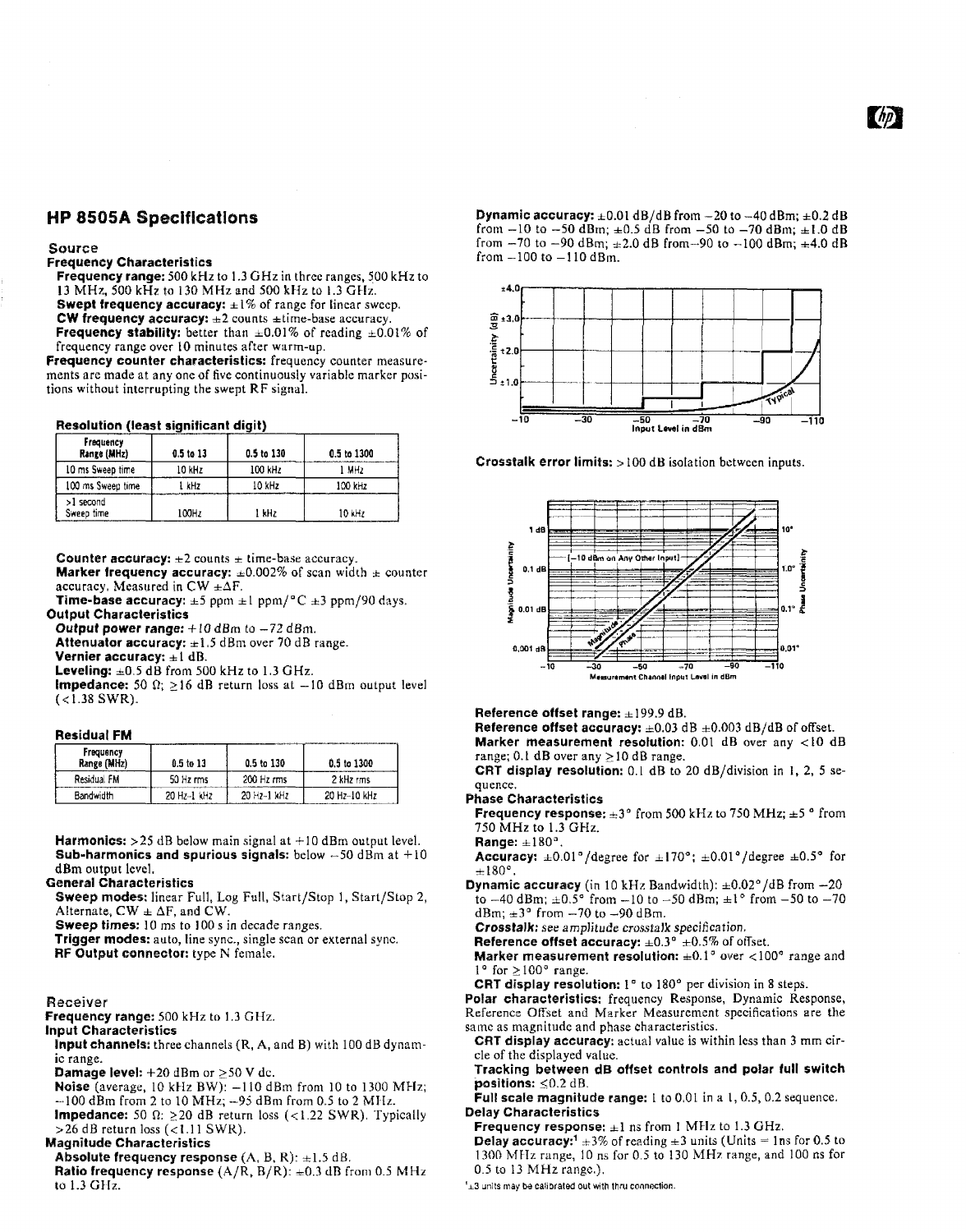## NETWORK ANALYZERS RF Network Analyzer, 500 kHz to 1.3 GHz (cont.) Model 8505A

#### Range Resolution and Aperture

| Frequency<br>Range (MHz)                         | $0.5$ to $13$    | 0.8 to 130          | 4.0 to 1300                                  |
|--------------------------------------------------|------------------|---------------------|----------------------------------------------|
| Range                                            | 0 to 80 µs       | 0 to 8 $\mu$ s      | 0 to 800 ns                                  |
| Resolution<br>CRT:<br>Marker:                    | 100 ns<br>100 ns | 10 ns<br>10 ns      | l ns<br>l ns                                 |
| Marker with<br>Delay scale/Div<br>Switch set to: | 10 ns<br>(<1 µs) | 1 ns<br>$(≤100$ ns) | 0.1 <sub>ns</sub><br>$( \leq 10 \text{ ns})$ |
| Aperture'                                        | 7 kHz            | 20 kHz              | 200 kHz                                      |

Reference offset range:  $\pm 1999$  dB. Reference offset accuracy:  $\pm 0.3$  units  $\pm 0.3\%$  of offset. Electrical Length/Ref . Plane Extension Characteristics Calibrated Electrical Length Range and Resolution'

| Frequency<br>Range (MHz) |     | $0.5$ to $13$ | 0.5 to 130 | 0.5 to 1300 |
|--------------------------|-----|---------------|------------|-------------|
| Range                    | Х1  | ±19.9 m       | ±1.99 m    | $±19.9$ cm  |
|                          | X10 | ±100 m        | ±10 m      | $\pm 1$ m   |
| Resolution X1            |     | 10 cm         | 1 cm       | 0.1 cm      |
|                          | X10 | l m           | 10 cm      | 1 cm        |

**Calibrated electrical length accuracy:**  $\pm 3\%$  of reading  $\pm 1\%$  of range .

Linear phase substitution (degrees/scan) range:  $\pm 1700^\circ$  per scan with 0° offset.

| $\pm 1.4~$ km    |    | $±47~\mu$ s      |  |
|------------------|----|------------------|--|
| scan width (MHz) | ٥r | scan width (MHz) |  |

Linear phase substitution resolution : )0° **Linear phase substitution accuracy:**  $\pm 3\%$  of reading  $\pm 10^{\circ}/$ <br>scan.

scan.<br>**Phase compensation linearity:** <0.2% of phase slope inserted.

#### General Characteristics

RF input connectors: type N female.

Display bandwidth: selectable IF bandwidths of <sup>10</sup> kHz and <sup>1</sup> kHz.

A video filter position is also provided.<br>CRT overlays: Smith Charts (2, 1, 0.5, 0.2, 0.1 full scale), Log<br>Charts (10 MHz, 100 MHz and 1000 MHz).

CRT photography: HP 197A Opt <sup>006</sup> camera or HP 197A with HP 10375A Bezel Adapter required to fit HP 9505A display. A CRT illumination control is provided .

Auxiliary Outputs Channel 1 and 2 outputs: 0.25 V/display division .

**Sweep output:** 0.25 V/display division.<br>**Pen lift:** de coupled, 200 mA current sink.<br>**Pengammine** 

## Programming

The HP 8505A has a remote programming interface using the Hew-<br>lett-Packard Interface Bus with Learn Mode. One 0.5 m (HP<br>10833D) HP-IB cable included.

**Power:** selection of 100, 120, 200 or 240 V  $+5\% -10\%$ , 50 to 60 Hz, approximately 275 watts.

Size: 279 H x 426 W x 553 mm D (11 x 16.75 x 21.75 in.).

## HP 8505A Opt 005 Specifications (phaselock operation)

#### SOurce

Frequency Characteristics Modes (HP 8505A): CW and CW  $\pm \Delta F$  only Range and Resolution (HP 8505A and 86568): (Total frequency range is 500 kHz to 990 MHz)

|                                          | <b>HP 8656B</b><br>Frequency<br>Ranges<br>(MHz) | HP 8505A Frequency Range MHz |                 |                |  |
|------------------------------------------|-------------------------------------------------|------------------------------|-----------------|----------------|--|
|                                          |                                                 | 0.5 to 13                    | 0.5 to 130      | 0.5 to 1300    |  |
| <b>CW Resolution</b><br>(set on HP 8656) | All freq.<br>ranges                             | 10 Hz                        | 10 Hz           | 10 Hz          |  |
| $\pm$ AF Resolution<br>(set on HP 8505)  | All Ireg.<br>ranges                             | 1 Hz                         | 10 Hz           | 100 Hz         |  |
| $Max + 1 - AF$                           | 0.5-123.5<br>123.5.247<br>247.990               | 1.3kHz                       | 13kHz<br>13 kHz | 50kHz<br>99kHz |  |

#### Range and Resolution (HP 8505A and 86428)?

(Total frequency range <sup>500</sup> kHz to <sup>1300</sup> MHz) \_

|                                                 | <b>HP 8642B</b><br>Frequency<br>Ranges<br>(MHz) |               | HP 8505A Frequency Range MHz |                    |
|-------------------------------------------------|-------------------------------------------------|---------------|------------------------------|--------------------|
|                                                 |                                                 | $0.5$ to $13$ | 0.5 to 130                   | 0.5 to 1300        |
| CW Resolution<br>(set on HP 8642)               | All freq.<br>ranges                             | 1 Hz          | 1 Hz                         | 1 Hz               |
| $\pm$ $\Delta$ F Resolution<br>(set on HP 8505) | All freq.<br>ranges                             | 1 Hz          | 10 Hz                        | 100 Hz             |
| $Max +/- \Delta F^*$                            | $0.5 - 132$<br>132-1300                         | 1.3 kHz       | 13 kHz                       | 130 kHz<br>130 kHz |

Typical system residual FM: the residual FM of <sup>a</sup> phase-lacked HP 8505A approaches that of the HP 8642A/B or 8656B. Output Characteristics

Power output, harmonics, spurious outputs, RF noise, etc. are determined by the HP 8642A/B or the HP 8656B.

#### Receiver

Magnitude and phase characteristics are unchanged with the exception of the dynamic range specification.

Delay Characteristics

Accuracy:  $\pm 3\%$  of reading  $\pm 3$  units. Units: 1  $\mu$ s for 0.5-1300<br>MHz; 10  $\mu$ s for 0.5-130 MHz; 100  $\mu$ s for 0.5-13 MHz. Range, resolution and aperture: (HP 8642A/B or 8656B) (HP 8505A indicated units x 1000)

|                                                                                    | 8505 Frequency Range (MHz)       |                                                       |                                              |
|------------------------------------------------------------------------------------|----------------------------------|-------------------------------------------------------|----------------------------------------------|
|                                                                                    | $0.5 - 13$                       | $0.5 - 130$                                           | $0.5 - 1300$                                 |
| Range                                                                              | $0 - 80$ ms                      | $0-8$ ms                                              | $0 - 800$ us                                 |
| Resolution:<br>CRT & Digital Marker<br>Digital Marker with<br>Delay Switch Setting | $100$ as<br>10 aS<br>$\leq$ 1 ms | 10 <sub>5</sub><br>ی 1<br>$< 100 \text{ }\mu\text{s}$ | ì as<br>100 ns<br>$< 10 \text{ }\mu\text{s}$ |
| Aperture <sup>*</sup>                                                              | 1.5 kHz                          | 2.0 kHz                                               | 4.0 kHz                                      |

#### Electrical Length Characteristics

Accuracy:  $\pm 3\%$  of reading  $\pm 3\%$  of range.

Calibrated electrical length, range, and resolution<sup>5</sup>: (HP 8642A/B or 86568): (IIP 8505A digital readouts X 1000) give electrical length 1000 times larger and resolution divided by 1000.

#### General Characteristics RF Inputs

**L.O. drive input level:** 10 dBm  $\pm 2$  dB (Rear panel BNC). RF drive input level:  $0$  dBm  $\pm 2$  dB (Rear panel BNC).

Tunable FM output:  $\pm 1.3$  V maximum (rear panel BNC with output level controlled by  $\pm \Delta F$  control on front panel of HP 8505A).<br> $\pm 1.3$  V output is obtained independent of the frequency range switch setting.

Capture range of phase-lock loop: 100 kHz (0.5-13 MHz range); <sup>400</sup> kHz (0 .5-130 M Hz range) ; <sup>4</sup> MHz (0 .5-1300 MHz range) . Standard/phase-lock operation: rear panel switch can disable all phase-lock circuitry when using the instrument in its standard (non phase-lock) operating mode,

'Heterodyne band,

'HP 8642A and the HP 8505A have a total frequency range of 500 kHz to 1057.5 MHz. Resolution and  $\Delta F$  performance is the same as the HP 8642B.

In the HP resolution of the Band as the HP of the HP.<br>Max deviation for the HP 8642A/B exceeds 1 MHz for various frequency bands.

`Typical measurement Aperture using linear FM modulation technique.

'Vernier provides continuous adjustment of electrical length Calibrated Electrical Length Linearity:  $\Delta\theta$  = 0.7% x 1.21 (MHz) x 1 (metres).

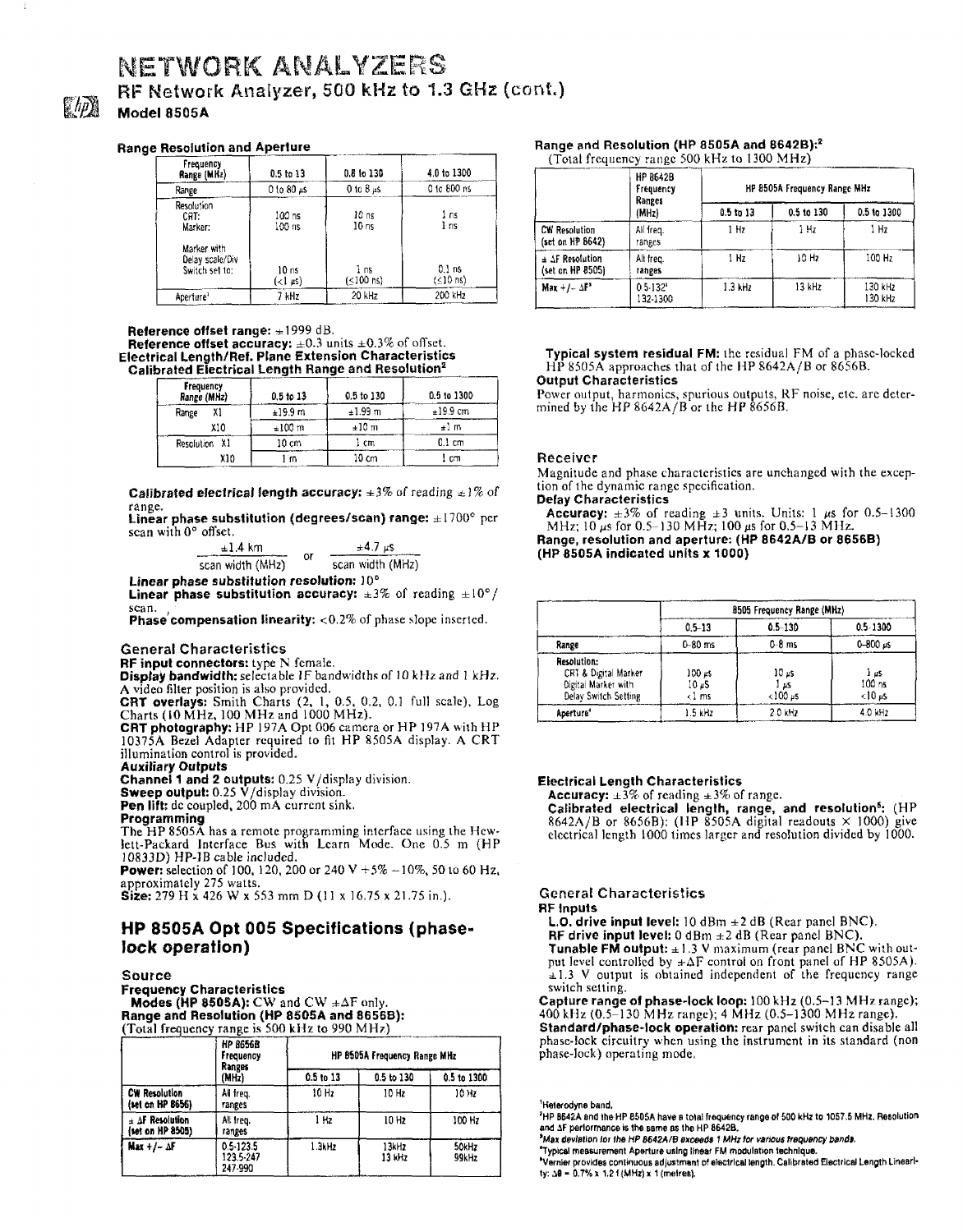

## NETWORK ANALYZERS RF Network Analyzer, 500 kHz to 1.3 GHz (cont.) Models 8503A/B, 8502A/B, 11850A/B, 11851A-11858A, 11857B, 1121A





HP 11850A HP 11851A

#### HP 8502A 50 9 Transmission/Reflection Test Set HP 8502B 75  $\Omega$  Transmission/Reflection Test Set Frequency range: 500 kHz to 1.3 GHz.

Impedance: HP 8502A, 50 0; HP 85028, <sup>75</sup> 0.

## Directivity:  $\geq$  40 dB.

Frequency Response

**Transmission:**  $\leq \pm 0.8$  dB and  $\leq \pm 8^{\circ}$ .

**Reflection:**  $\leq \pm 1.5$  dB and  $\leq 15^{\circ}$  from 0.5-1300 MHz;  $\leq \pm 10^{\circ}$ from 2-1300 MHz.

Port Match

**Test port:**  $\geq$  26 dB return loss from 2-1300 MHz ( $\geq$  24 dB for HP 8502B);  $\geq$  20 dB return loss from 0.5-2 MHz ( $\geq$  18 dB for HP 85028).

Test port open/short ratio:  $\pm 0.75$  dB and  $\pm 6^{\circ}$  from 2-1000 MHz ( $\pm$ 0.9 dB and  $\pm$ 7.5° for HP 8502B);  $\pm$ 0.9 dB and  $\pm$ 7.5° from 1000-1300 MHz;  $\pm 1.25$  dB and  $\pm 10^{\circ}$  from 0.5-2 MHz.

Reference and reflection ports:  $\geq$  25 dB return loss from 2-1000 MHz;  $\geq$  23 dB return loss from 0.5-1300 MHz.

Input port:  $\geq$  23 dB return loss.

Nominal Insertion Loss

Input to test port: <sup>13</sup> dB (HP 8502A), <sup>19</sup> dB (HP 85028).

Input to reference port: 19 dB (HP 8502A), <sup>19</sup> dB (HP 8502B).

Input to reflection port: 19 dB (HP 8502A), <sup>31</sup> dB (HP 85028) . Maximum operating level:  $+20$  dBm.

Damage level: 1 watt CW,

RF attenuator range: 0 to 70 dB in 10-dB steps.

Connectors test port: 50  $\Omega$  Type N Female for HP 8502A and 75  $\Omega$ Type N Female for HP 8502B; all other RF ports 50  $\Omega$  Type N Female; Bias input, BNC Female.

DC bias input:  $\pm 30$  V de and  $\pm 200$  mA. Includes: HP 8502B includes 50  $\Omega/75 \Omega$  minimum loss pad. Recommended accessory: HP 11851A RF Cable Kit for either HP 8502A or 85028. Size: 61.5 H x 101 W x 204 mm D (2.44" x 7.5" x 8.0"). Weight: net, 1.7 kg (3.25 lb); shipping, 3.1 kg (7 lb).

## HP 8503A 50  $\Omega$  S-Parameter Test Set

HP 8503B 75  $\Omega$  S-Parameter Test Set

Frequency range: 500 kHz to 1.3 GHz. Impedance: HP 8503A, 50  $\Omega$ ; HP 8503B, 75  $\Omega$ .

Directivity:  $\geq$  40 dB.

Frequency Response

**Transmission (S<sub>12</sub>, S<sub>21</sub>):**  $\pm 1$  dB,  $\pm 12^{\circ}$  from 0.5-1300 MHz. Reflection (S<sub>11</sub>, S<sub>22</sub>):  $\pm 2$  dB,  $\pm 20^{\circ}$  from 0.5-1300 MHz;  $\pm 15^{\circ}$ from 2-1300 MHz.

Port Match

Test ports 1 and 2:  $\geq$  26 dB return loss from 2-1300 MHz ( $\geq$  24 dB for HP 8503B),  $\geq$ 20 dB return loss from 0.5-2 MHz ( $\geq$ 18 dB for HP 85038) .

Test port 1 and 2 open/short ratio:  $\leq \pm 0.75$  dB and  $\pm 6^{\circ}$  from 2-1000 MHz ( $\pm$ 0.9 dB and  $\pm$ 7.5° for HP 8503B);  $\leq \pm$ 0.9 dB and 7.5° from 1000-1300 MHz;  $\pm$ 1.25 dB and  $\pm$ 10° from 0.5-2 MHz. Reference and return ports:  $\geq$ 23 dB return loss from 2-1000 MHz;  $\geq$  20 dB return loss from 0.5-2 MHz and 1000 --1300 MHz. RF input port: 20 dB return loss from 0.5-1300 MHz.

Maximum operating level:  $+20$  dBm.

## Damage level: 1 watt CW.

**Connectors:** test ports, 50  $\Omega$  APC-7 for HP 8503A and 75  $\Omega$  Type-N Female for HP 8503B; all other RF connectors, 50  $\Omega$  Type-N Female; Bias inputs BNC Female.

DC bias input:  $30$  V dc,  $\pm 200$  mA.

Includes: four 19 cm  $(7.5<sup>n</sup>)$  cables for connection to HP 8505A.

Recommended accessory: HP 11857A 50 0 Test Port Extension Cables or HP 11857B/C 75  $\Omega$  Test Port Extension Cables.

Programming: programming via HP-1B; 0.5 m HP-1B cable included .

Power: 100, 120, 220, or 240 V +5%-10%, 50 or 60 Hz; approx. 10 watts (15 watts for HP 8503B).

Size: 90 H x 426 W x 553 mm D (3.5" x 16.75" x 21.0"). **Weight:** net, 9.1 kg (20 lb); shipping, 11.3 kg (25 lb).

## Accessories

HP 11850A 50  $\Omega$  Power Splitter HP 11850B 75  $\Omega$  Power Splitter Frequency range: dc to 1.3 GHz. Impedance: HP 11850A, 50  $\Omega$ ; HP 11850B, 75  $\Omega$ . Tracking between any two output ports:  $\leq 0.1$  dB and  $\leq 1.5^{\circ}$ . Equivalent source match (ratio or leveling):  $\geq$ 32 dB return loss  $( \leq 1.05$  SWR). Input port match:  $>20$  dB return loss. Nominal insertion loss: 9.54 dB for HP 11850A; 7.78 dB for HP 118508. Frequency response absolute: input to output  $\leq 0.2$  dB. Maximum operating level:  $+20$  dBm. Burn-out level:  $\geq 1$  watt CW. Connectors: HP 11850A, 50  $\Omega$  Type N female; HP 11850B, three outputs 75  $\Omega$  Type N female; RF input, 50  $\Omega$  Type N female. Recommended accessory: HP 11851A RF Cable Kit. Includes: HP 11850B includes three 50  $\Omega/75 \Omega$  Minimum Loss Pads Size: 46 H x 67 W x 67 mm D (1.88" x 2.63" x 2.63"). Weight: net, 1.8 kg (4 lb); shipping, 3.1 kg (7 lb).